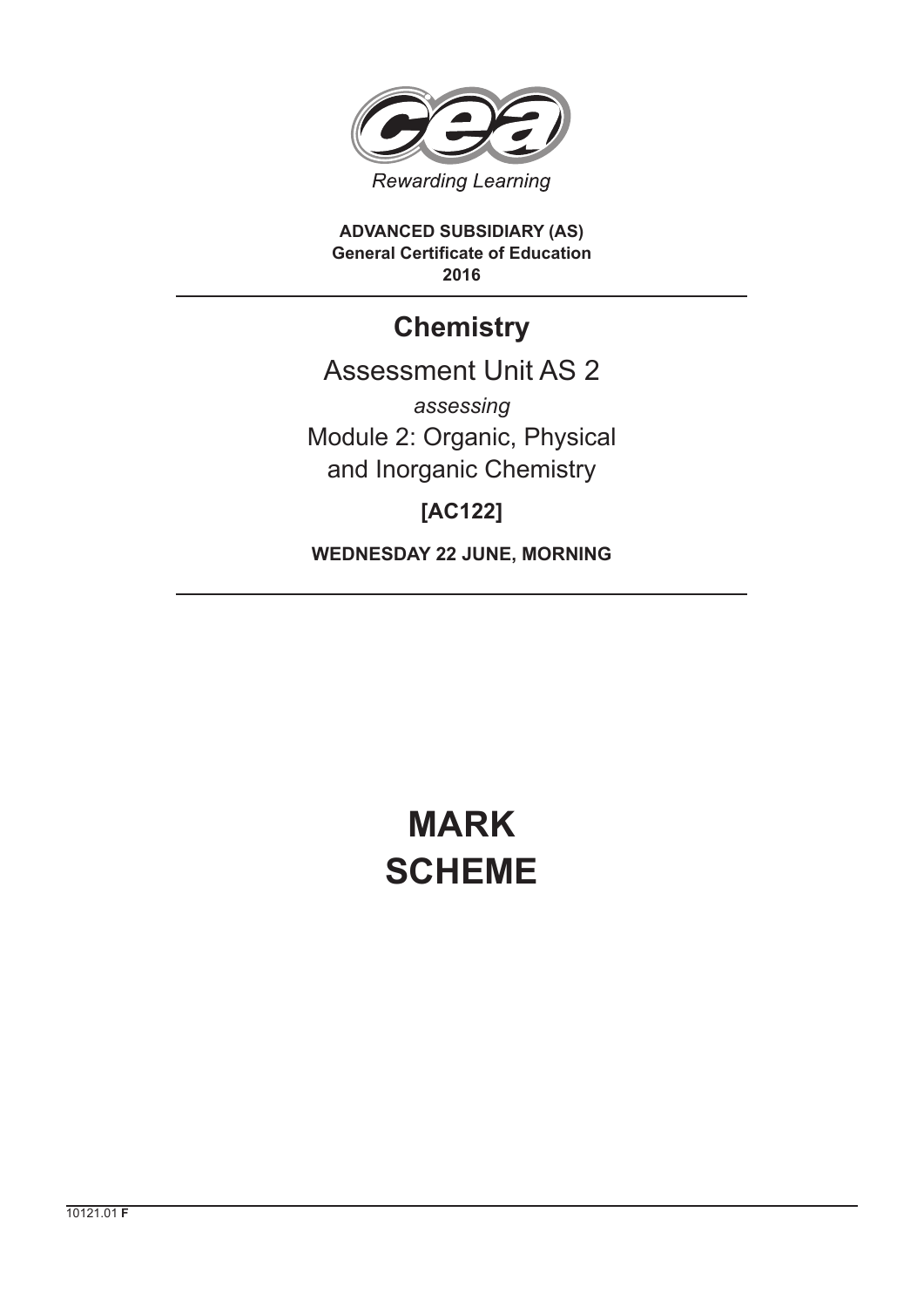### **Introduction**

Mark schemes are published to assist teachers and students in their preparation for examinations. Through the mark schemes teachers and students will be able to see what examiners are looking for in response to questions and exactly where the marks have been awarded. The publishing of the mark schemes may help to show that examiners are not concerned about finding out what a student does not know but rather with rewarding students for what they do know.

### **The Purpose of Mark Schemes**

Examination papers are set and revised by teams of examiners and revisers appointed by the Council. The teams of examiners and revisers include experienced teachers who are familiar with the level and standards expected of students in schools and colleges.

The job of the examiners is to set the questions and the mark schemes; and the job of the revisers is to review the questions and mark schemes commenting on a large range of issues about which they must be satisfied before the question papers and mark schemes are finished.

The questions and the mark schemes are developed in association with each other so that the issues of differentiation and positive achievement can be addressed right from the start. Mark schemes, therefore, are regarded as part of an integral process which begins with the setting of questions and ends with the marking of the examination.

The main purpose of the mark scheme is to provide a uniform basis for the marking process so that all the markers are following exactly the same instructions and making the same judgements in so far as this is possible. Before marking begins a standardising meeting is held where all the markers are briefed using the mark scheme and samples of the students' work in the form of scripts. Consideration is also given at this stage to any comments on the operational papers received from teachers and their organisations. During this meeting, and up to and including the end of the marking, there is provision for amendments to be made to the mark scheme. What is published represents this final form of the mark scheme.

It is important to recognise that in some cases there may well be other correct responses which are equally acceptable to those published; the mark scheme can only cover those responses which emerged in the examination. There may also be instances where certain judgements may have to be left to the experience of the examiner, for example, where there is no absolute correct response – all teachers will be familiar with making such judgements.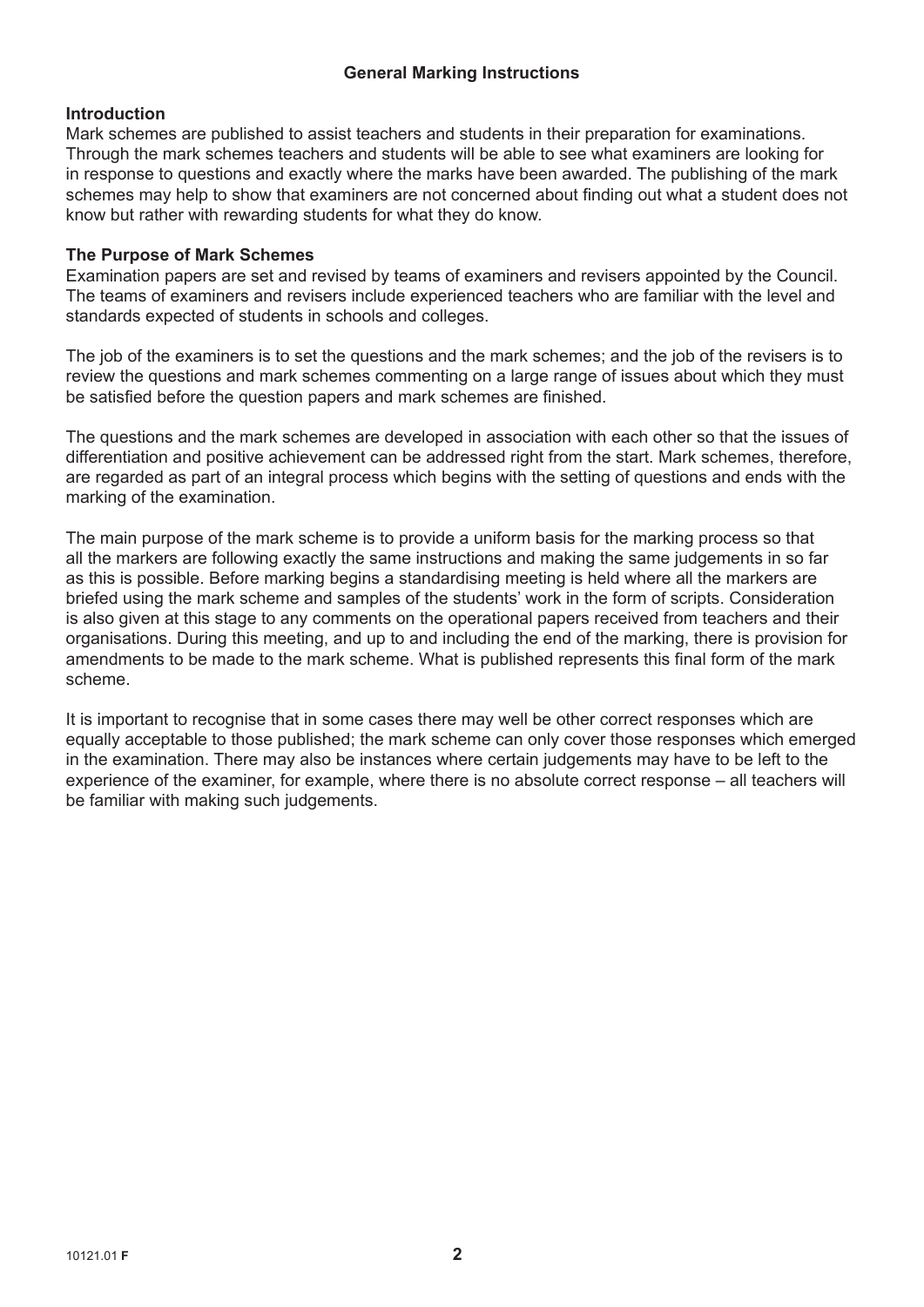**AVAILABLE**

| $\mathbf{1}$<br>$\mathsf C$<br>$\mathbf{2}$<br>$\mathsf D$<br>$\mathbf{3}$<br>$\boldsymbol{\mathsf{A}}$<br>$\overline{\mathbf{4}}$<br>$\boldsymbol{\mathsf{A}}$<br>$\sf B$<br>${\bf 5}$<br>$6\phantom{a}$<br>$\mathsf A$<br>$\overline{\mathbf{7}}$<br>$\mathsf D$<br>$\bf 8$<br>$\boldsymbol{\mathsf{A}}$<br>9<br>$\mathsf D$<br>$10$ D<br>[2] for each correct answer<br>$[20]$<br>$20\,$<br><b>Section A</b><br>$20\,$ |  |
|---------------------------------------------------------------------------------------------------------------------------------------------------------------------------------------------------------------------------------------------------------------------------------------------------------------------------------------------------------------------------------------------------------------------------|--|
|                                                                                                                                                                                                                                                                                                                                                                                                                           |  |
|                                                                                                                                                                                                                                                                                                                                                                                                                           |  |
|                                                                                                                                                                                                                                                                                                                                                                                                                           |  |
|                                                                                                                                                                                                                                                                                                                                                                                                                           |  |
|                                                                                                                                                                                                                                                                                                                                                                                                                           |  |
|                                                                                                                                                                                                                                                                                                                                                                                                                           |  |
|                                                                                                                                                                                                                                                                                                                                                                                                                           |  |
|                                                                                                                                                                                                                                                                                                                                                                                                                           |  |
|                                                                                                                                                                                                                                                                                                                                                                                                                           |  |
|                                                                                                                                                                                                                                                                                                                                                                                                                           |  |
|                                                                                                                                                                                                                                                                                                                                                                                                                           |  |
|                                                                                                                                                                                                                                                                                                                                                                                                                           |  |
|                                                                                                                                                                                                                                                                                                                                                                                                                           |  |
|                                                                                                                                                                                                                                                                                                                                                                                                                           |  |
|                                                                                                                                                                                                                                                                                                                                                                                                                           |  |
|                                                                                                                                                                                                                                                                                                                                                                                                                           |  |
|                                                                                                                                                                                                                                                                                                                                                                                                                           |  |
|                                                                                                                                                                                                                                                                                                                                                                                                                           |  |
|                                                                                                                                                                                                                                                                                                                                                                                                                           |  |
|                                                                                                                                                                                                                                                                                                                                                                                                                           |  |
|                                                                                                                                                                                                                                                                                                                                                                                                                           |  |
|                                                                                                                                                                                                                                                                                                                                                                                                                           |  |
|                                                                                                                                                                                                                                                                                                                                                                                                                           |  |
|                                                                                                                                                                                                                                                                                                                                                                                                                           |  |
|                                                                                                                                                                                                                                                                                                                                                                                                                           |  |
|                                                                                                                                                                                                                                                                                                                                                                                                                           |  |
|                                                                                                                                                                                                                                                                                                                                                                                                                           |  |
|                                                                                                                                                                                                                                                                                                                                                                                                                           |  |
|                                                                                                                                                                                                                                                                                                                                                                                                                           |  |
|                                                                                                                                                                                                                                                                                                                                                                                                                           |  |
|                                                                                                                                                                                                                                                                                                                                                                                                                           |  |
| $\mathbf{3}$<br>10121.01 F                                                                                                                                                                                                                                                                                                                                                                                                |  |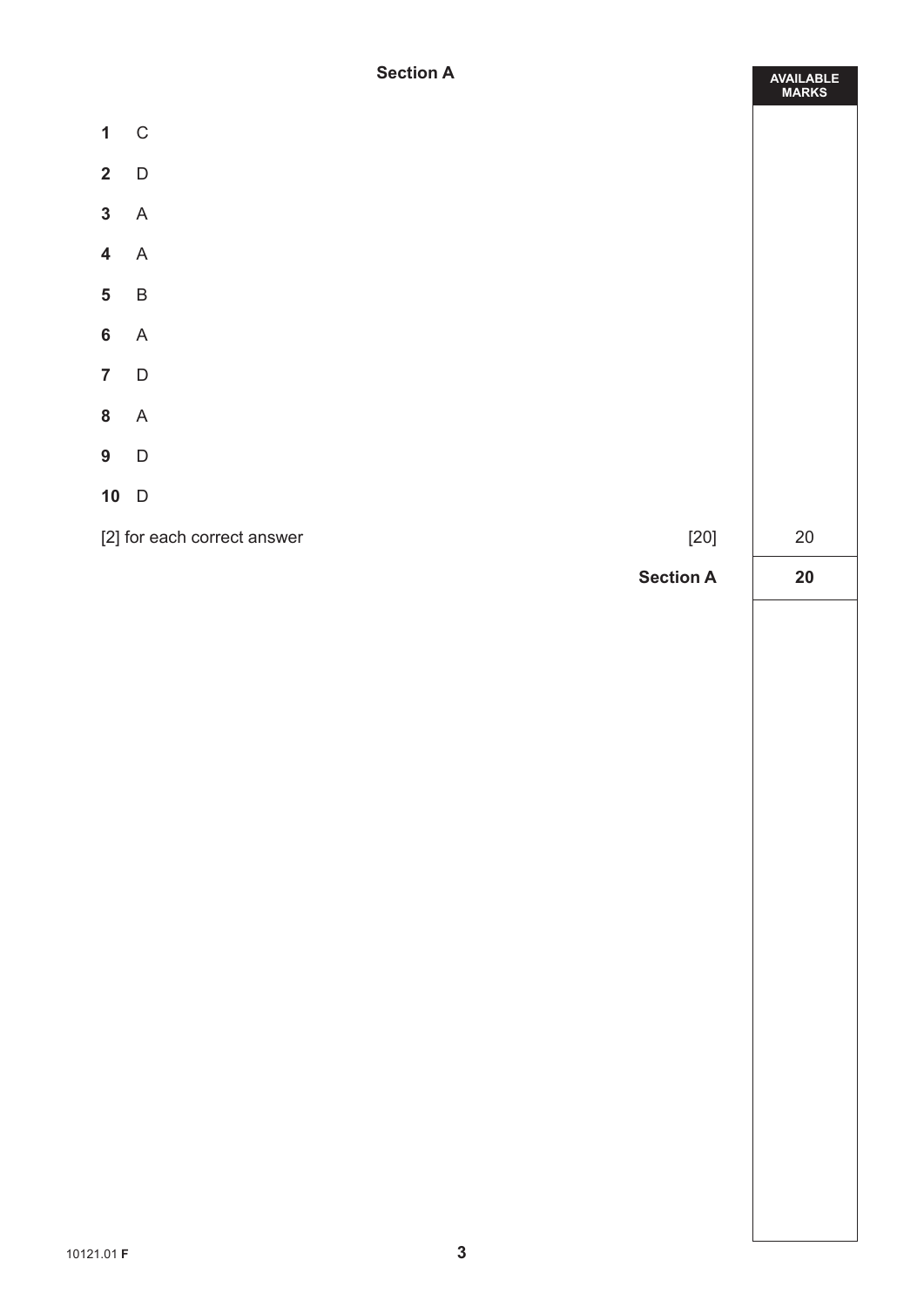### **Section B**

**AVAILABLE**

|    |           |         |                                                                                                                                                                                                  |       | <b>MARKS</b> |
|----|-----------|---------|--------------------------------------------------------------------------------------------------------------------------------------------------------------------------------------------------|-------|--------------|
| 11 |           |         | (a) Moves to the left since the forward reaction is endothermic                                                                                                                                  | $[1]$ |              |
|    |           |         | Decreases, fewer collisions with the activation energy                                                                                                                                           | $[1]$ |              |
|    |           |         | (b) Moves to the right since more molecules on right hand side                                                                                                                                   | $[1]$ |              |
|    |           |         | Decreases, the molecules are further apart and so fewer successful<br>collisions                                                                                                                 | $[1]$ |              |
|    |           | equally | (c) No change, the catalyst speeds up the forward and reverse reactions                                                                                                                          | $[1]$ |              |
|    |           |         | Faster as it provides alternative pathway of lower activation energy                                                                                                                             | $[1]$ | 6            |
|    |           |         | <b>12</b> (a) The enthalpy change for a reaction is independent of the route taken<br>provided the initial and final conditions remain the same                                                  | $[2]$ |              |
|    | $(b)$ (i) |         | The enthalpy change when one mole of a compound is formed from<br>its elements under standard conditions/25 °C and 1 atmosphere<br>pressure<br>([-1] for each mistake)                           | $[2]$ |              |
|    |           | (ii)    | Hydrogen is an element                                                                                                                                                                           | $[1]$ |              |
|    |           |         | (iii) $-393.5 + 0 + \Delta H = -74.8 + 2(-241.8)$<br>$\Delta H = -558.4 + 393.5$<br>$\Delta H = -164.9$ kJ mol <sup>-1</sup><br>$([-1]$ for each mistake)                                        | $[3]$ |              |
|    |           |         | (c) (i) $\{(2 \times 803) + (4 \times 436)\} - \{(4 \times 413) + (4 \times 463)\}$<br>${1606 + 1744} - {1652 + 1852}$<br>$3350 - 3504 = -154$ kJ mol <sup>-1</sup><br>$([-1]$ for each mistake) | $[3]$ |              |
|    |           | (ii)    | The energy required to break one mole of a given bond<br>averaged over many compounds                                                                                                            | $[2]$ |              |
|    |           |         | (iii) Average bond enthalpy values give an estimate of the value as they<br>are not specific to the compounds involved in the reaction                                                           | $[1]$ | 14           |
|    |           |         |                                                                                                                                                                                                  |       |              |
|    |           |         |                                                                                                                                                                                                  |       |              |
|    |           |         |                                                                                                                                                                                                  |       |              |
|    |           |         |                                                                                                                                                                                                  |       |              |
|    |           |         |                                                                                                                                                                                                  |       |              |
|    |           |         |                                                                                                                                                                                                  |       |              |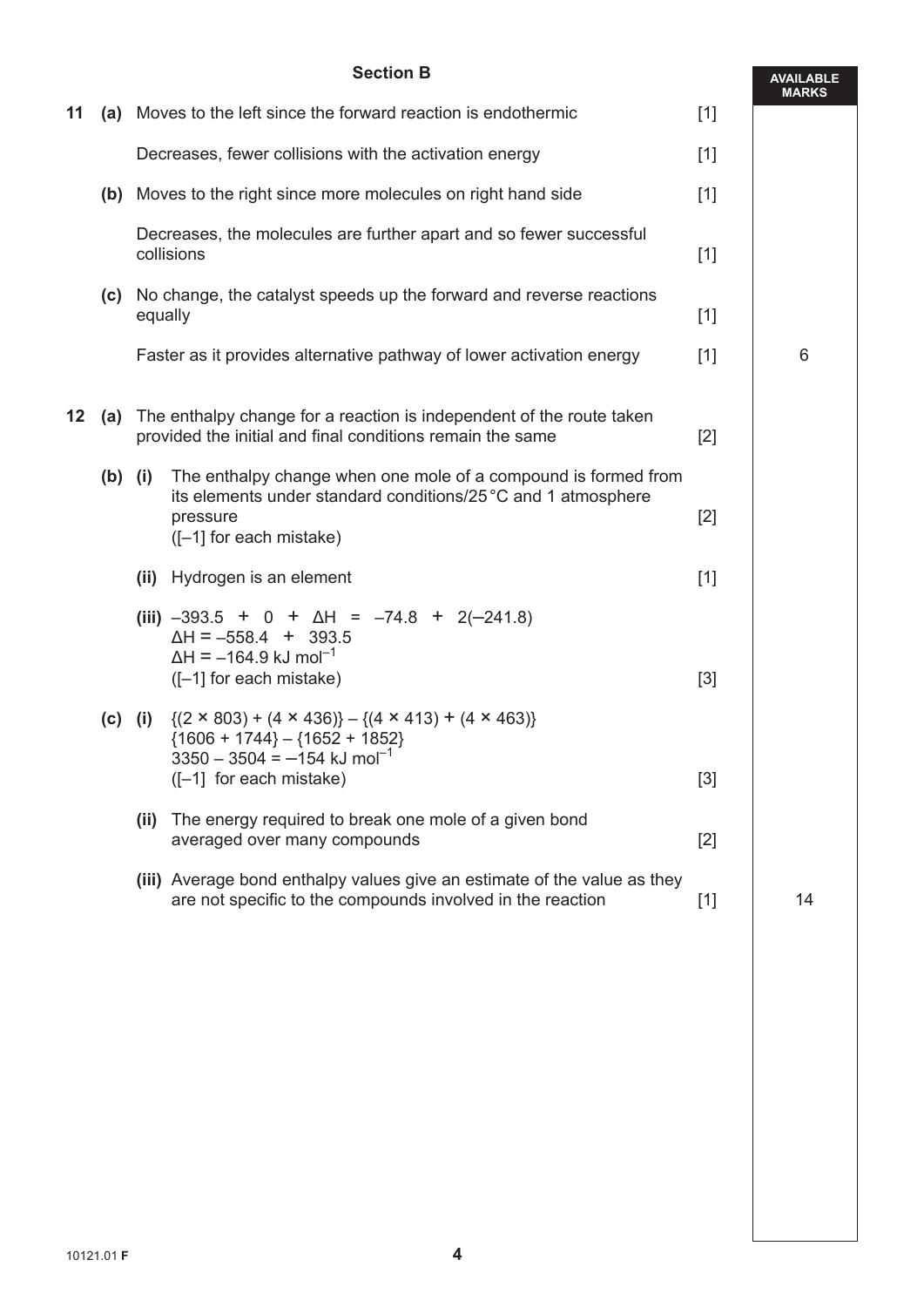| 13 |     |      | (a) The outer electrons are in the s-subshell                                                                                                                                    | $[1]$ | AVAILABLE<br><b>MARKS</b> |
|----|-----|------|----------------------------------------------------------------------------------------------------------------------------------------------------------------------------------|-------|---------------------------|
|    |     |      | (b) Witherite is more stable [1]<br>Cation is larger/has lower charge density [1]<br>Cation has less polarising effect on the carbonate ion [1]<br>(or converse using magnesite) | $[3]$ |                           |
|    |     |      | (c) (i) BaCO <sub>3</sub> $\rightarrow$ BaO + CO <sub>2</sub>                                                                                                                    | $[1]$ |                           |
|    |     |      | (ii) 4BaO + 2Al $\rightarrow$ 3Ba + Ba(AlO <sub>2</sub> ) <sub>2</sub>                                                                                                           | $[1]$ |                           |
|    |     |      | (d) (i) $Mg^{2+} + 2e^{-} \rightarrow Mg$                                                                                                                                        | $[1]$ |                           |
|    |     |      | (ii) $2CI^{-} \rightarrow Cl_{2} + 2e^{-}$                                                                                                                                       | $[1]$ |                           |
|    |     |      | (iii) Bleaches<br>damp litmus/universal indicator paper                                                                                                                          | $[2]$ |                           |
|    |     |      | (e) Solution of Epsom salts [1]<br>White precipitate with carbonate and no change with<br>hydrogencarbonate [1]                                                                  | $[2]$ |                           |
|    | (f) |      | (i) Ba(g) $\rightarrow$ Ba <sup>+</sup> (g) + e <sup>-</sup><br>(equation [1], state symbols [1])                                                                                | $[2]$ |                           |
|    |     | (ii) | More protons than electrons/greater effective nuclear charge [1]<br>Nucleus has a greater attraction for the outer electron [1]                                                  | $[2]$ |                           |
|    |     |      | (iii) Outer electron is further from the nucleus [1]<br>Greater shielding from the inner electrons [1]                                                                           | $[2]$ | 18                        |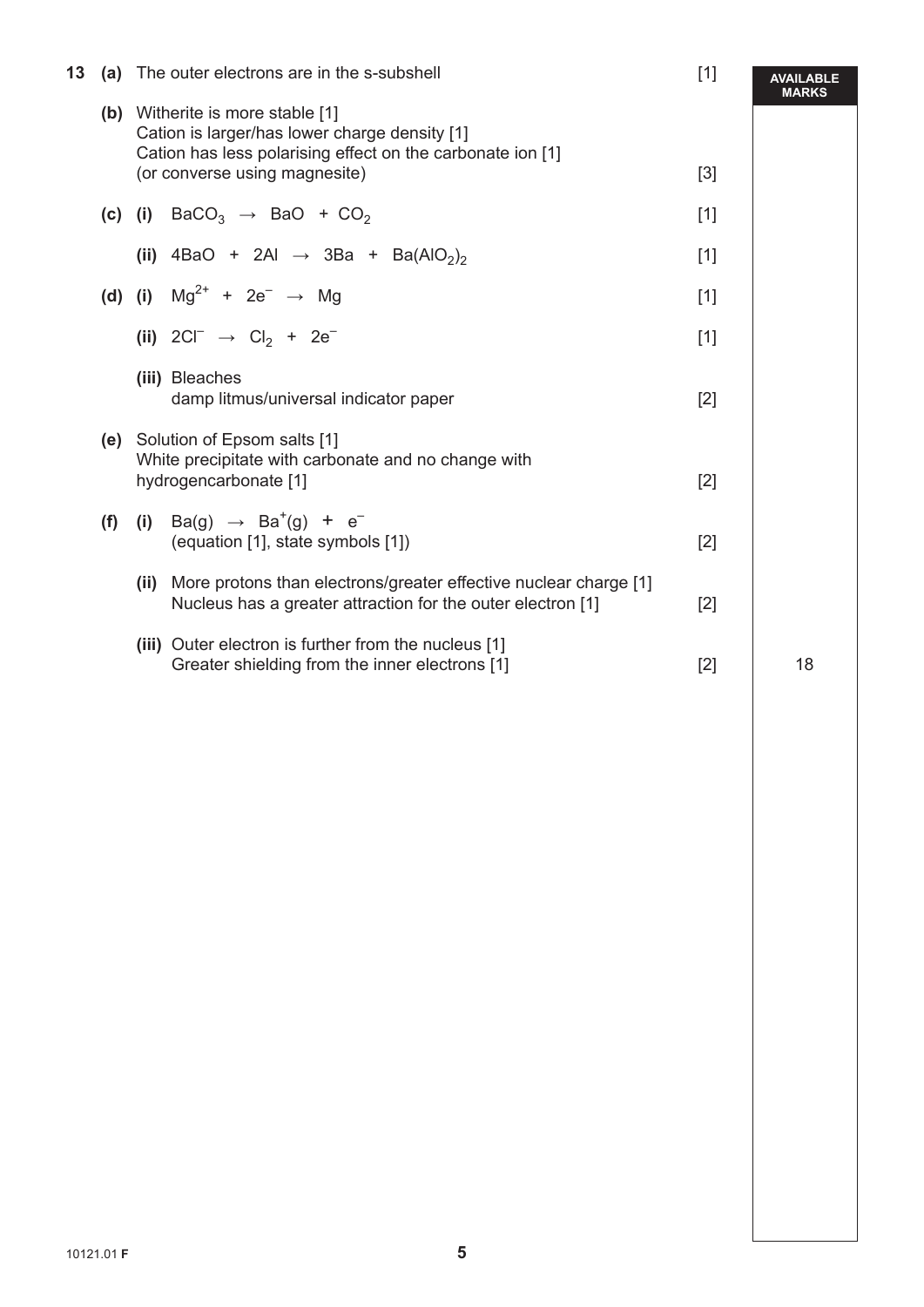| $(a)$ (i) |      | ultraviolet light                                                                                               | $[1]$                                                                                                                                                                                             | <b>AVAILABLE</b><br><b>MARKS</b> |
|-----------|------|-----------------------------------------------------------------------------------------------------------------|---------------------------------------------------------------------------------------------------------------------------------------------------------------------------------------------------|----------------------------------|
|           | (ii) | (free) radical substitution                                                                                     | $[1]$                                                                                                                                                                                             |                                  |
|           |      |                                                                                                                 | $[1]$                                                                                                                                                                                             |                                  |
|           |      | 1,1-dichloroethane                                                                                              | $[1]$                                                                                                                                                                                             |                                  |
|           |      | low yield or poor atom economy<br>product is explosive/difficult to separate/takes time/extra cost<br>(any two) | $[2]$                                                                                                                                                                                             |                                  |
|           |      | catalyst                                                                                                        | $[1]$                                                                                                                                                                                             |                                  |
|           | (ii) | cool the mixture                                                                                                | $[1]$                                                                                                                                                                                             |                                  |
|           |      | ethene and chlorine are gases, 1,2-dichloroethane is a liquid                                                   | $[1]$                                                                                                                                                                                             |                                  |
|           |      | $CICH_2CH_2Cl$ + KOH $\rightarrow CH_2$ $\rightarrow$ CHCl + KCl + H <sub>2</sub> O                             | $[2]$                                                                                                                                                                                             |                                  |
|           | (ii) | both of the chlorine atoms will be eliminated/removed                                                           | $[1]$                                                                                                                                                                                             |                                  |
|           |      |                                                                                                                 | $[1]$                                                                                                                                                                                             |                                  |
| (d)       | (i)  | CH <sub>3</sub> CHClBr                                                                                          | $[1]$                                                                                                                                                                                             |                                  |
|           |      | CH <sub>2</sub> BrCH <sub>2</sub> Cl                                                                            | $[1]$                                                                                                                                                                                             |                                  |
|           | (ii) | 1-bromo-1-chloroethane                                                                                          | $[1]$                                                                                                                                                                                             |                                  |
|           |      | 1-bromo-2-chloroethane                                                                                          | $[1]$                                                                                                                                                                                             |                                  |
|           |      |                                                                                                                 |                                                                                                                                                                                                   |                                  |
|           |      |                                                                                                                 |                                                                                                                                                                                                   |                                  |
|           |      |                                                                                                                 | $[2]$                                                                                                                                                                                             |                                  |
| (e)       |      |                                                                                                                 |                                                                                                                                                                                                   |                                  |
|           |      |                                                                                                                 | $[2]$                                                                                                                                                                                             | 21                               |
|           |      |                                                                                                                 |                                                                                                                                                                                                   |                                  |
|           |      |                                                                                                                 |                                                                                                                                                                                                   |                                  |
|           |      |                                                                                                                 |                                                                                                                                                                                                   |                                  |
|           |      | $(b)$ (i)<br>$(c)$ (i)                                                                                          | (iii) $Cl_2CHCH_3$<br>(iv) many chlorinated products are formed<br>(iii) breaking down (large) molecules into smaller molecules using heat<br>(iii) $H > C - C$<br>$H > C - C$<br>$H - C - C - H$ |                                  |